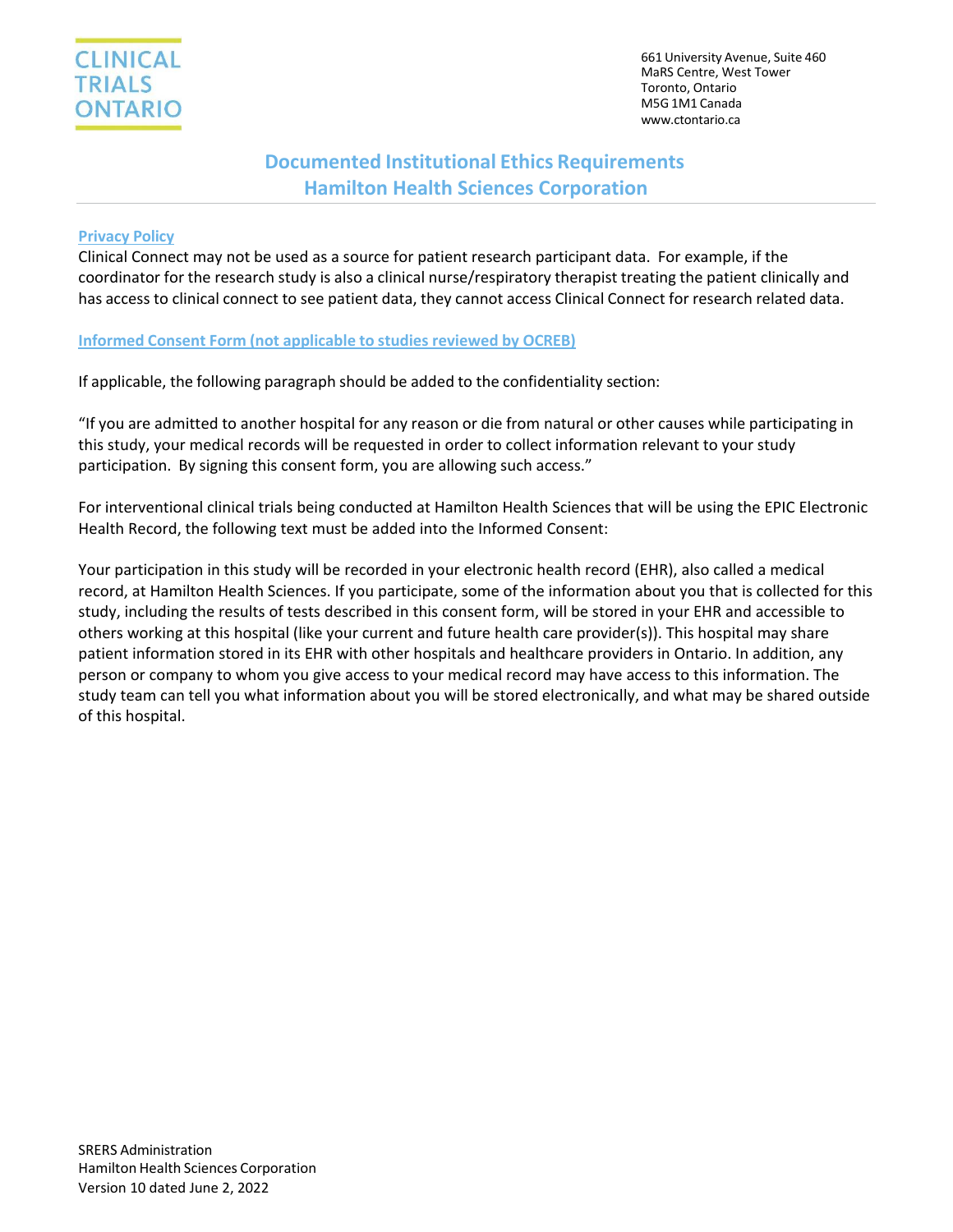661 University Avenue, Suite 460 MaRS Centre, West Tower Toronto, Ontario M5G 1M1 Canada [www.ctontario.ca](http://www.ctontario.ca/)

# **SRERS Administration**

## **Hamilton Health Sciences Corporation**

## **Cross-Appointed Researchers**

For researchers sharing cross-appointments at more than one institution (e.g., Hamilton Health Sciences Corporation, St. Joseph's Healthcare Hamilton and/or McMaster University), you must use the credentials for the institution where the research is being conducted.

For example, if the researcher is cross-appointed between Hamilton Health Sciences Corporation (HHS) and McMaster University, and the research will be conducted (e.g., participants recruited and/or intervention administered) at HHS, the researcher's organization and the institutional representatives must be those associated with HHS.

## **Reminder: Institutional Research Administration Requirements**

The CTO Streamlined System provides a streamlined approach to research ethics review. Each participating site must also ensure that all necessary institutional authorizations and contracts/agreements are in place prior to beginning the research.

### **CTO Stream**

The following collaborators must be given a role on all Provincial Initial Application (PIA) forms and Centre **Initial Application (CIA) forms:**

| Name: Katie Porter                 | Name: Jillian Wicken    |
|------------------------------------|-------------------------|
| Email: porterk@hhsc.ca             | Email: wickenji@hhsc.ca |
| Role: Institutional Representative | Role: Institution Admin |
|                                    |                         |
| Name: Sasha Eskandarian            | Name: Vanessa Manning   |
| Email: eskandars@hhsc.ca           | Email: manningv@hhsc.ca |
| Role: Institution Admin            | Role: Institution Admin |

This access is automatically granted when the Centre Initial Application is created. **When HHS is the Provincial Applicant site the research team should immediately create the CIA for the participating HHS site(s) (right after creating the PIA).** This will ensure that access is automatically granted as required above, otherwise the research team will need to manually add these roles to the PIA prior to submission.

## **Institution Representative in application forms**

The Primary Institution Representative must be indicated as follows in the applications within CTO Stream:

| Title:             | Ms.                                  |
|--------------------|--------------------------------------|
| First Name:        | Katie                                |
| Surname:           | Porter                               |
| Organization:      | Hamilton Health Sciences Corporation |
| Address:           | 120 - 293 Wellington Street North    |
| City:              | Hamilton                             |
| Province/State: ON |                                      |
| Postcode/Zip:      | L8L 8E7                              |
| Telephone:         | 905-521-2100 ext 74559               |
| Fax:               | (blank)                              |

SRERS Administration Hamilton Health Sciences Corporation Version 10 dated June 2, 2022